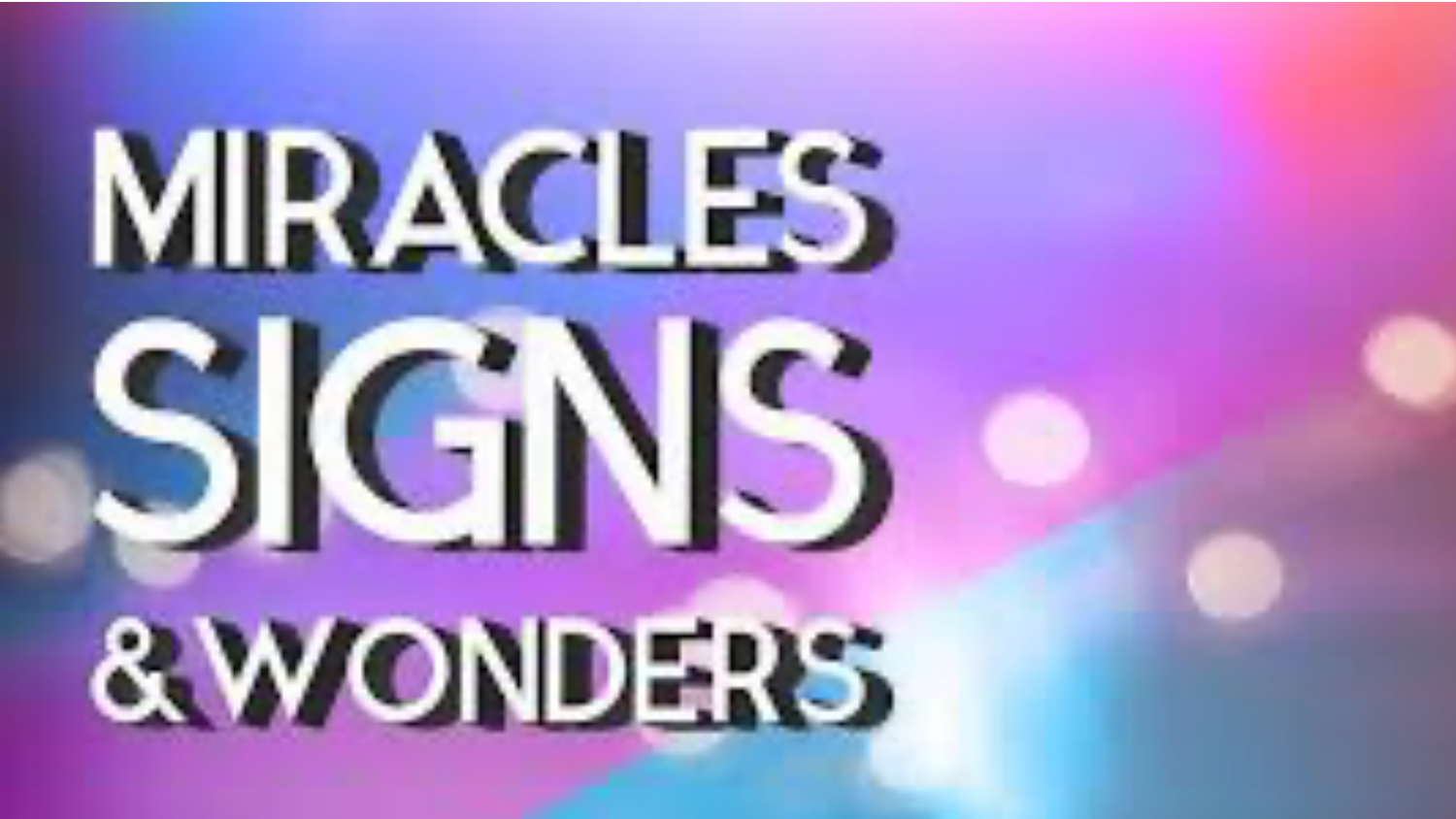#### **Building Faith for Miracles**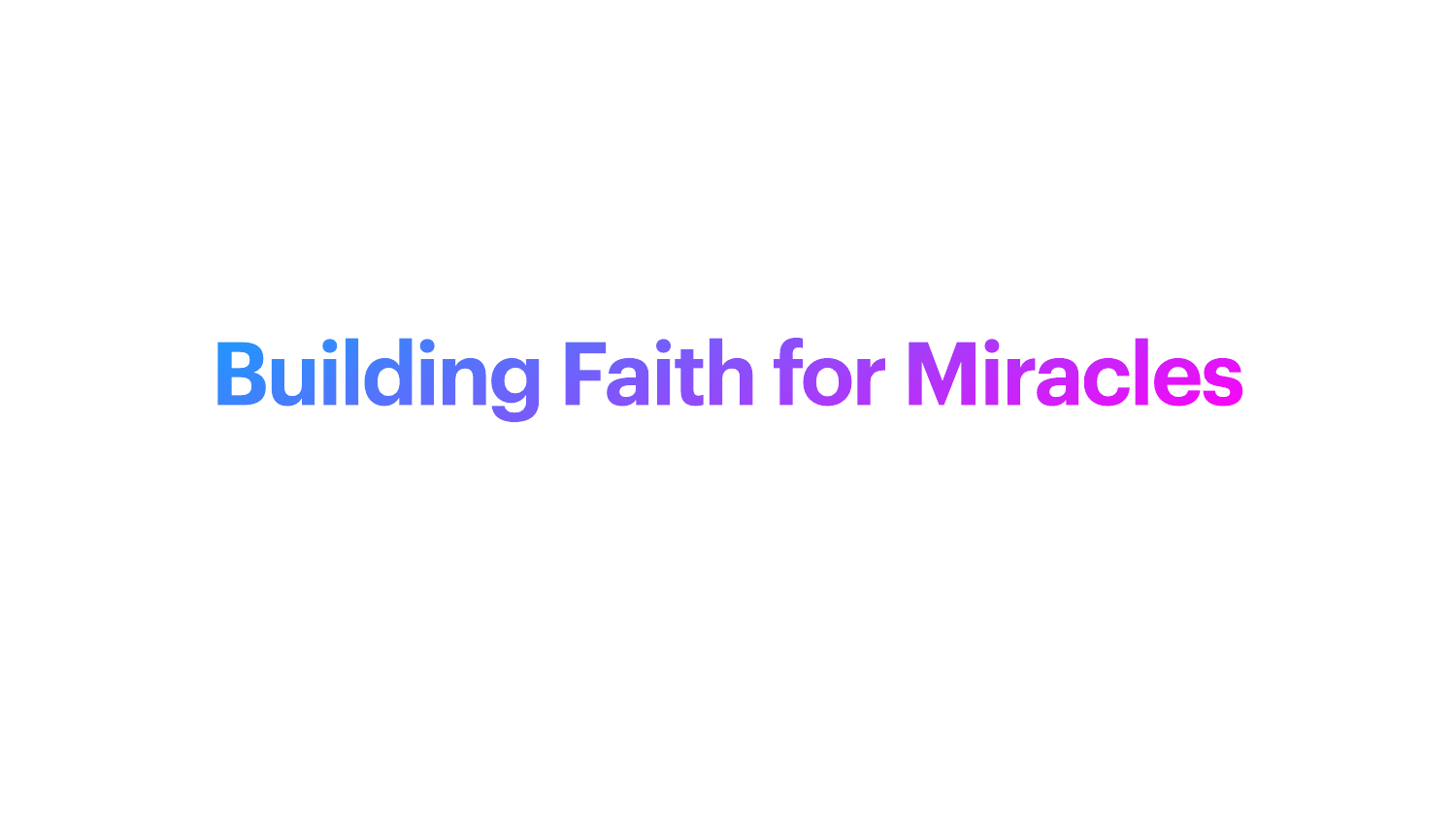**Know the purpose of Miracle**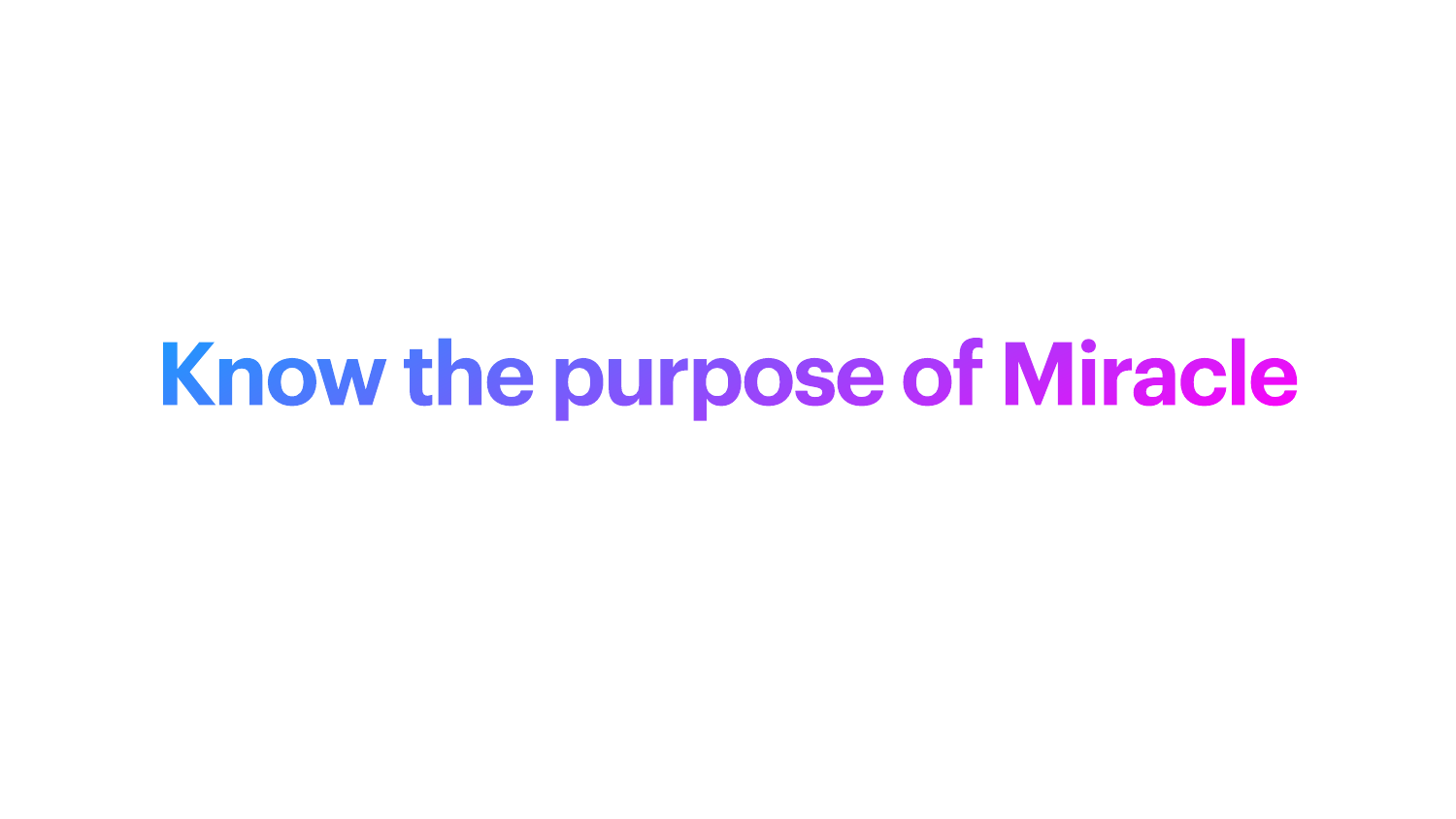**One clear purpose of miracles was to authenticate the character of Jesus and his relationship with his heavenly Father.**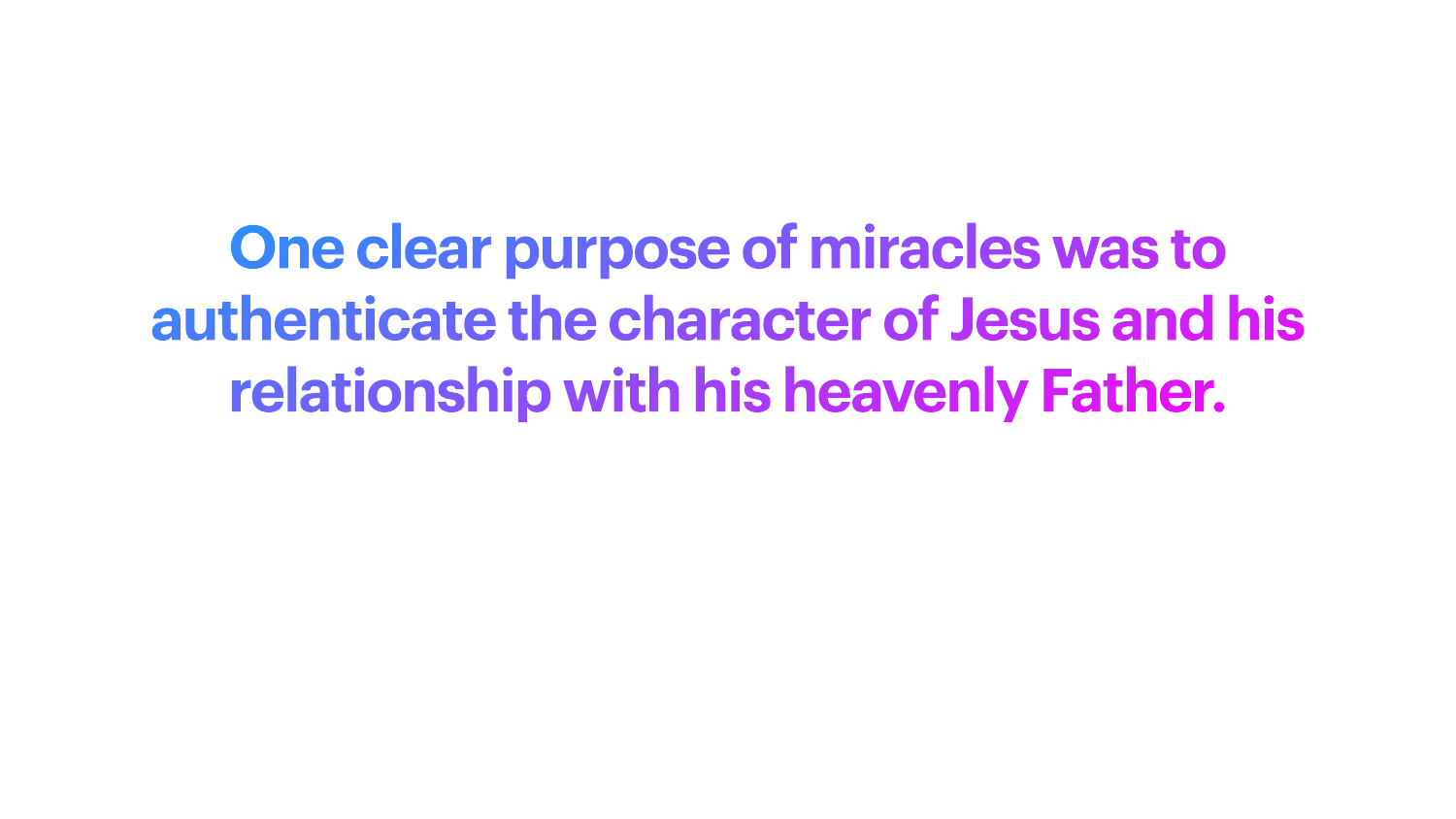- God is with Jesus (John 3:2); 9:6-7; Luke 5:24-25);
- God has sent Jesus (John 5:36);
- 
- Jesus is from God (John 3:2; 9:342-33); Jesus has authority on earth to forgive sins (Mark 2:10-11; Matt.
- - Jesus is approved by God (Acts 2:22);
- the Father is in Jesus and Jesus is in the Father (John 10:37-38; 14:11);
- - in Jesus the kingdom of God has come (Matt. 12:28; Luke 11:20);
		- and Jesus is the Messiah (Matt. 11:1-6; Luke 7:18-23)
			- and the Son of God (Matt. 14:25-33).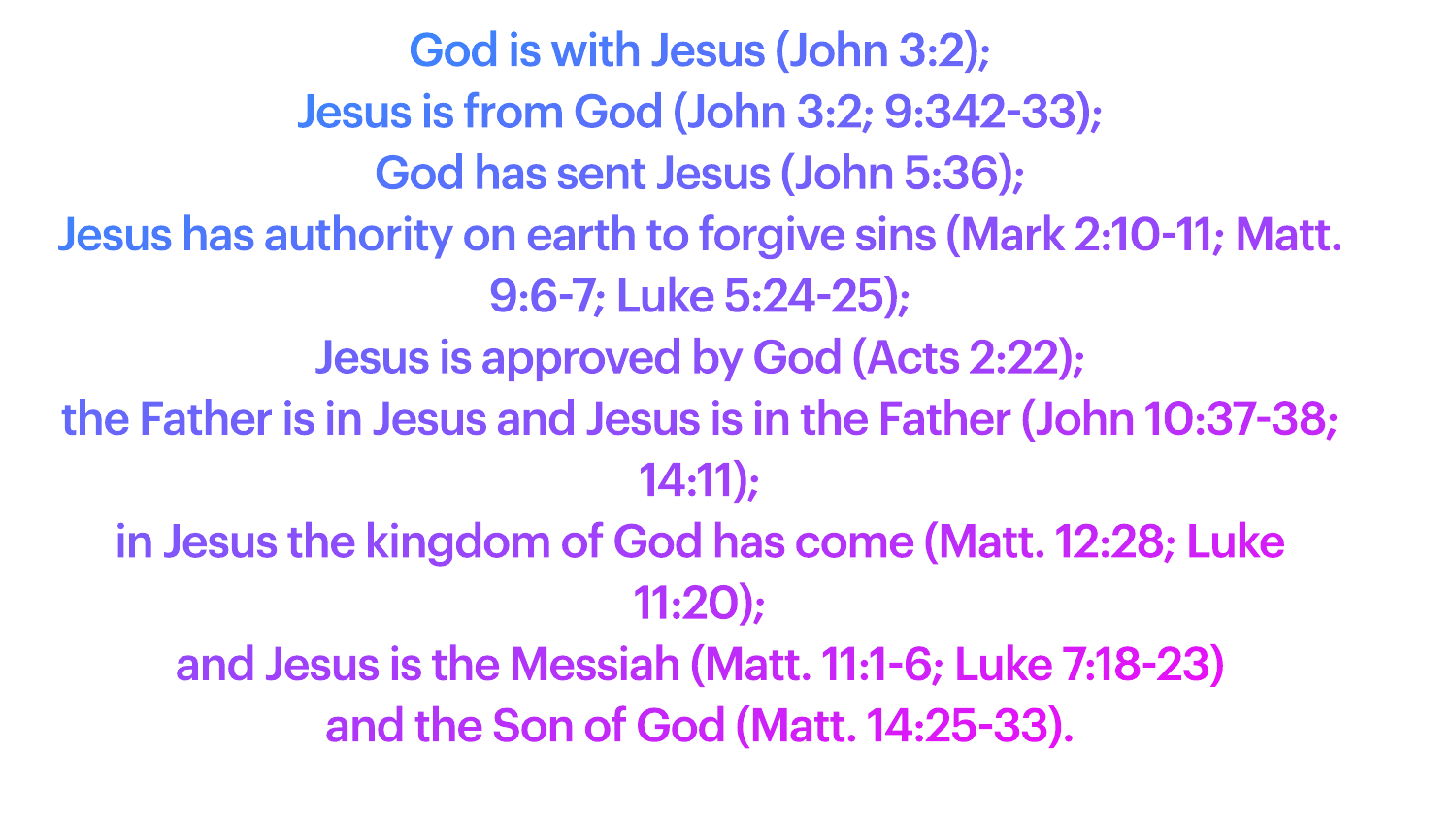#### **A second purpose of miracles was to authenticate the message about Jesus.**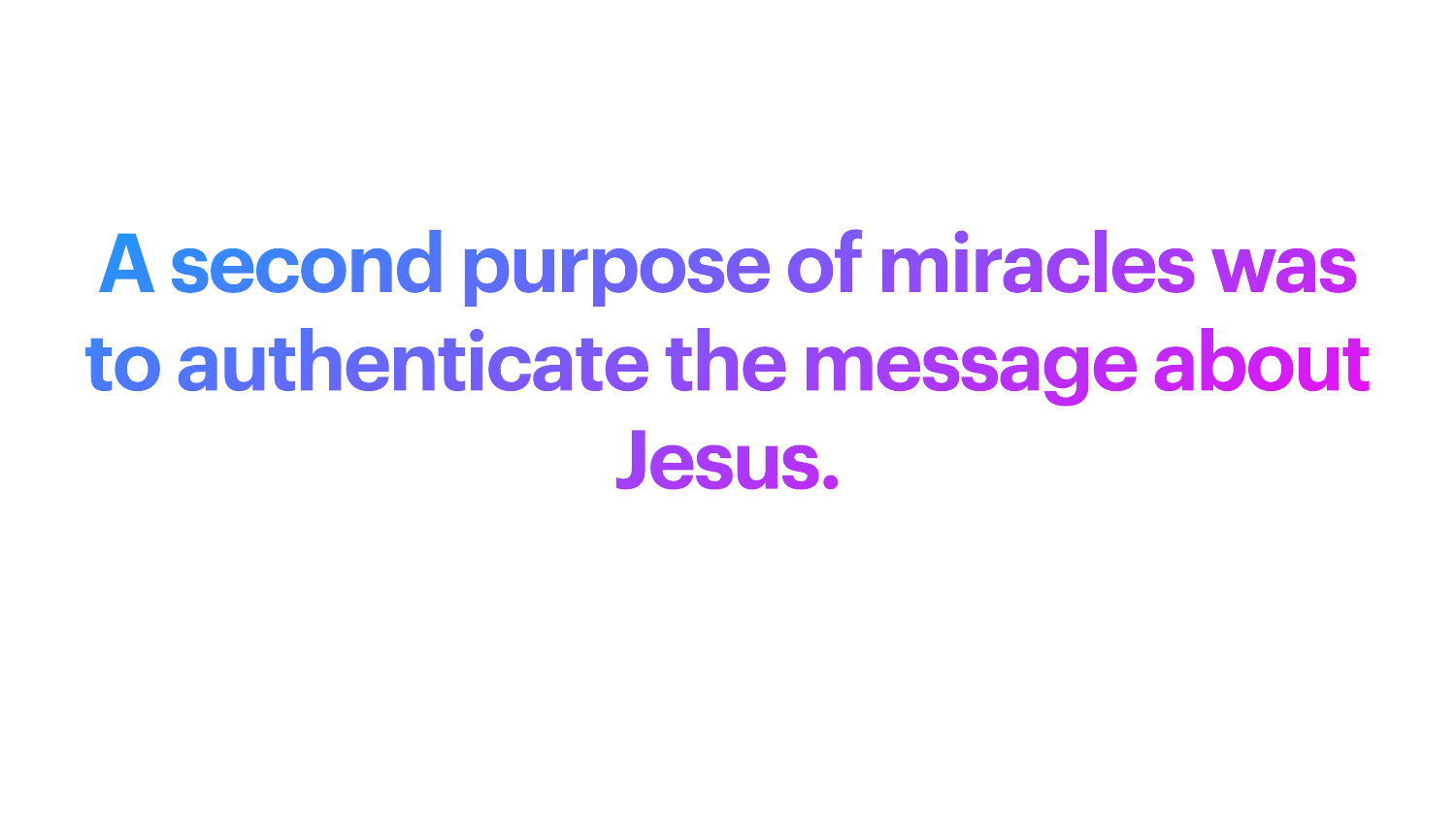Mark says that the Lord "confirmed his word [that the apostles preached] by the signs that accompanied it? (Mark 16:20). When Luke was describing the ministry of Paul and Barnabas at Iconium, he said that the Lord "confirmed the message of his grace by enabling them to do miraculous signs and wonders? (Acts 14:3).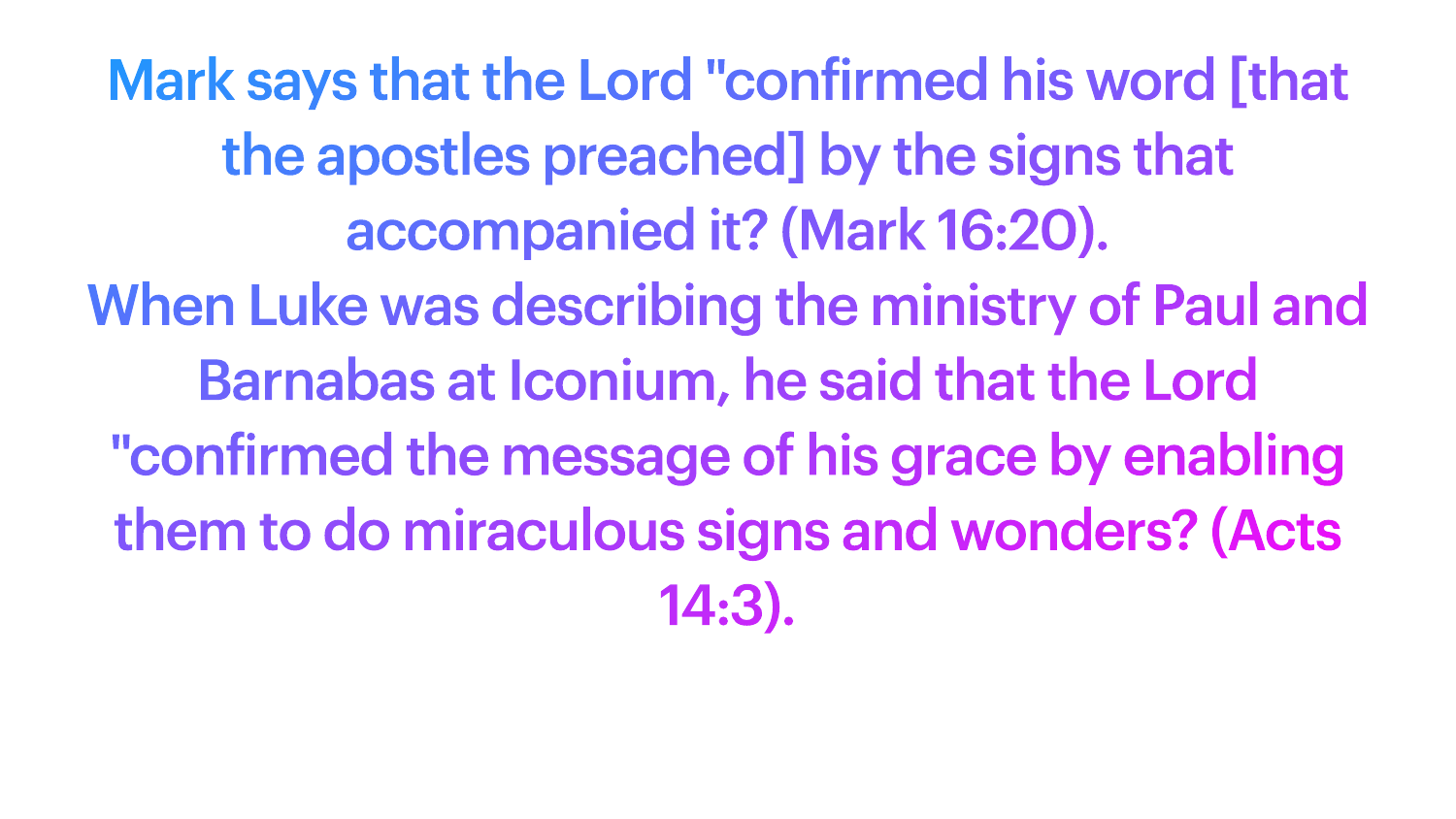#### Reasons for Signs and Miracles: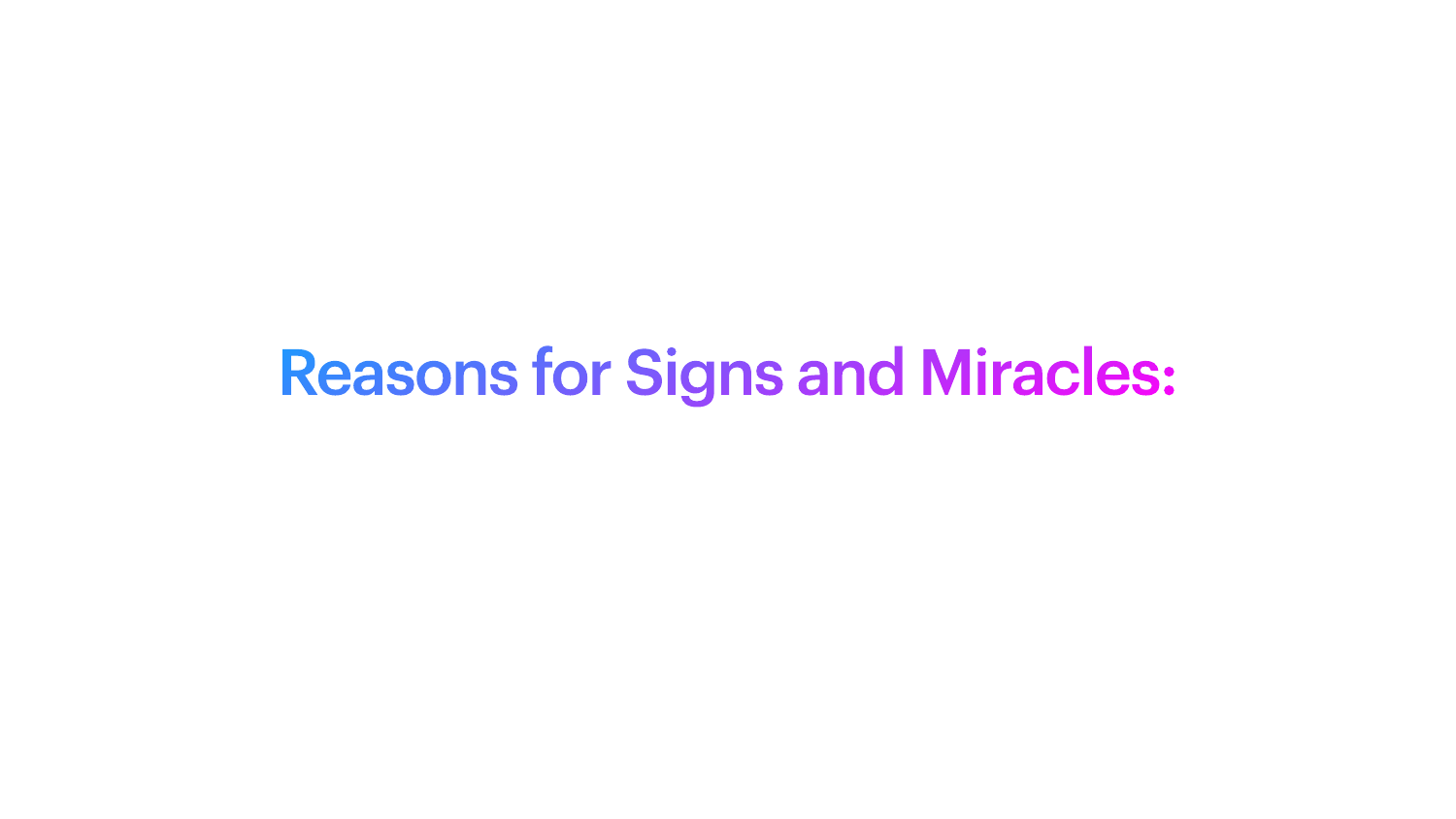## **1. Signs Reveal Jesus' Glory**

John wrote of Jesus' miracle at Cana: 'What Jesus did here in Cana of Galilee was the first of the signs through which he revealed his glory; and his disciples believed in him.' (John 2:11) John went on to shares significant works and miracles that took place throughout Jesus' ministry.

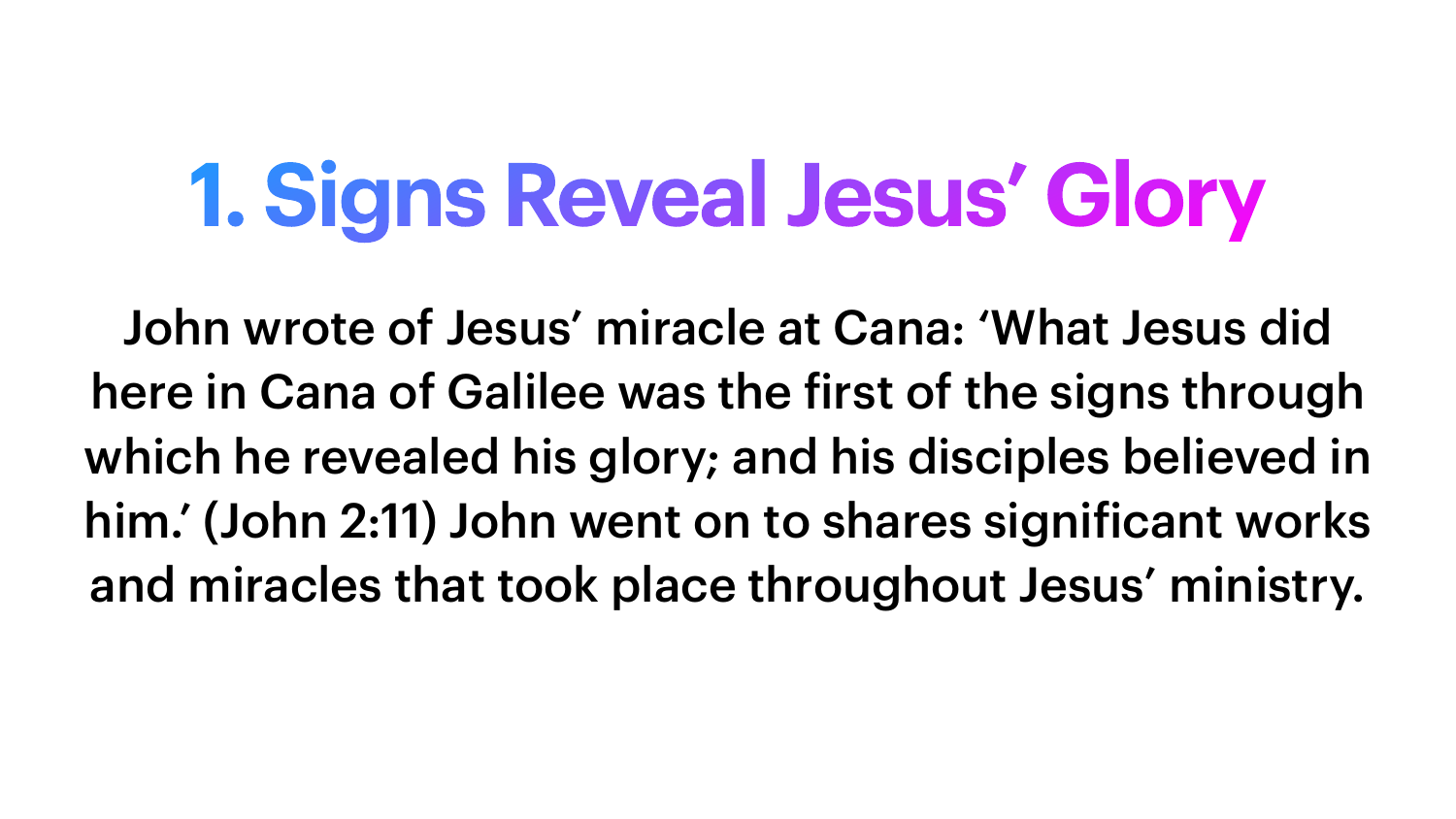#### **2. Signs Show us what the Father is like—and Express His love for People**

- When Philip asked Jesus to show them the Father, Jesus responded, "Don't you know me, Philip, even after I
	- have been among you such a long time? Anyone who
- has seen me has seen the Father…it is the Father, living in me, who is doing his work." (John 14:9-11)

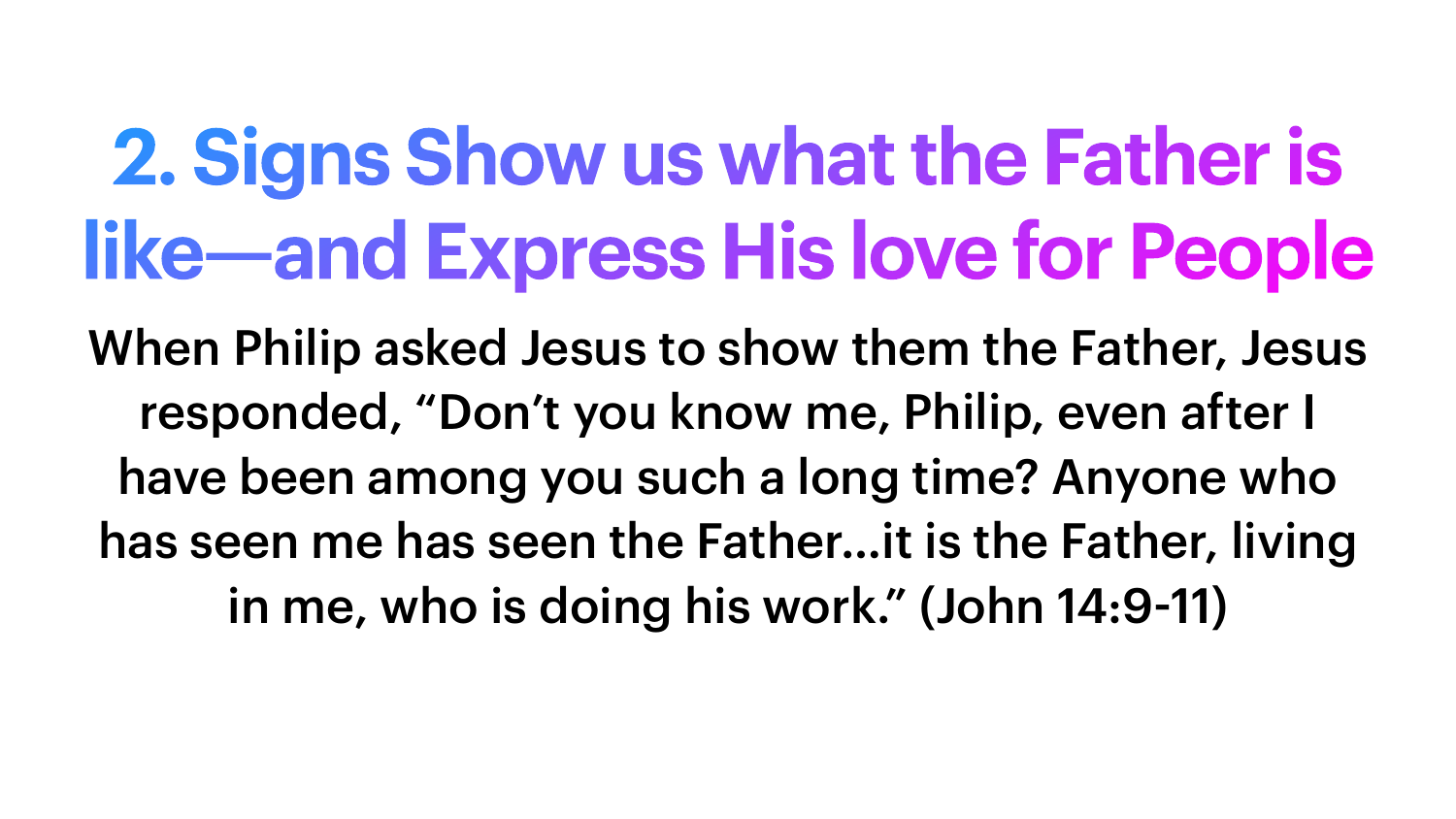#### **3. Signs Confirm God's Word** 'So Paul and Barnabas spent considerable time there, speaking boldly for the Lord, who confirmed the message of his grace by enabling them to perform signs and wonders.' (Acts 14:3)

- 
- 
- 
- Evangelism and signs go hand in hand in the New Testament. God confirms and testifies the Gospel through signs and miracles, and gifts of the Holy Spirit. (Heb 2:3-4, Mark 16:20)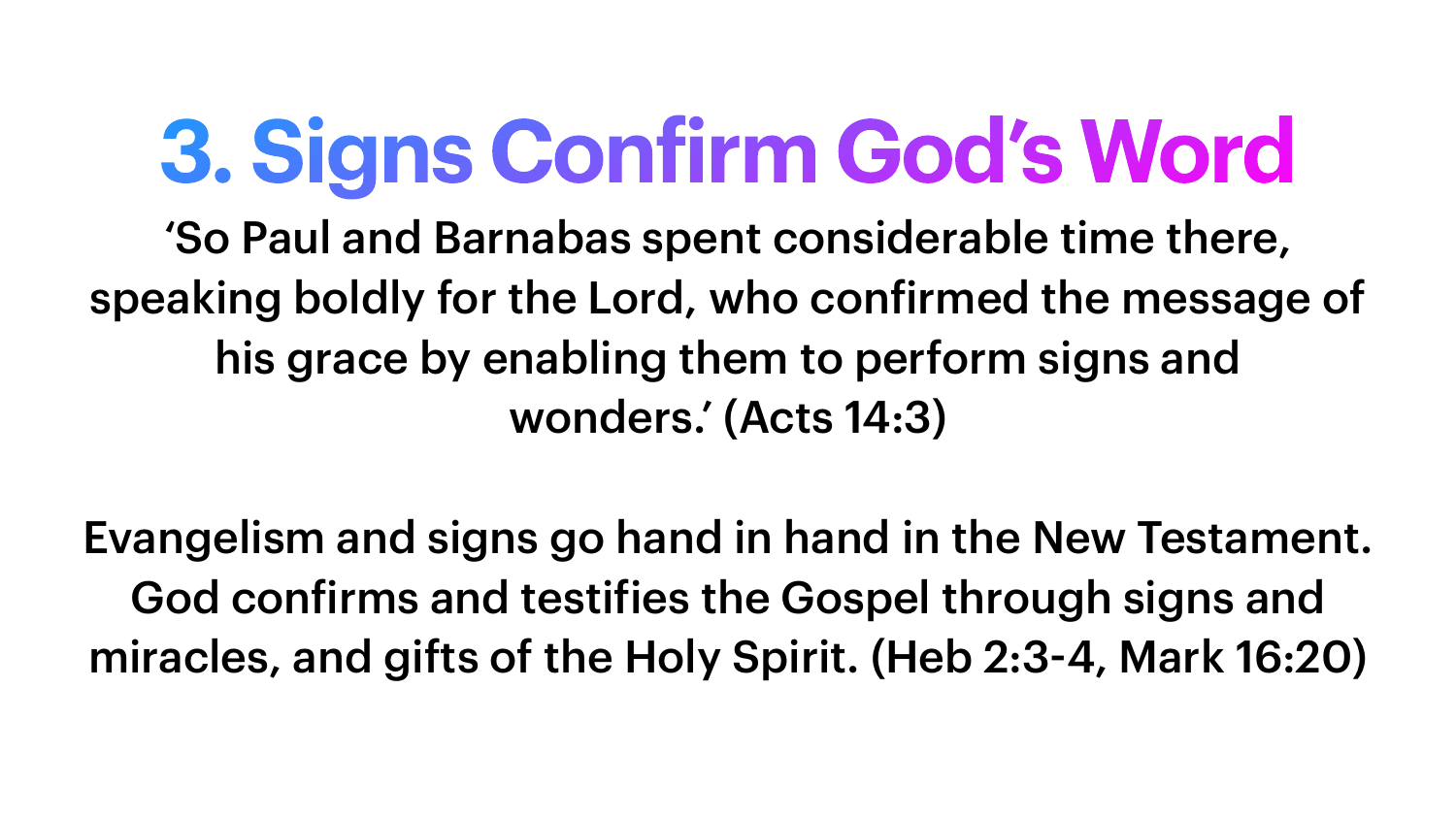# **4. Signs are the Manifestation of God's Kingdom among us**

Signs are the evidence of the message and establishment of Kingdom of God. Jesus said, '…if it is by the Spirit of God that I drive out demons, then the kingdom of God has come upon you.' (Luke 11:20)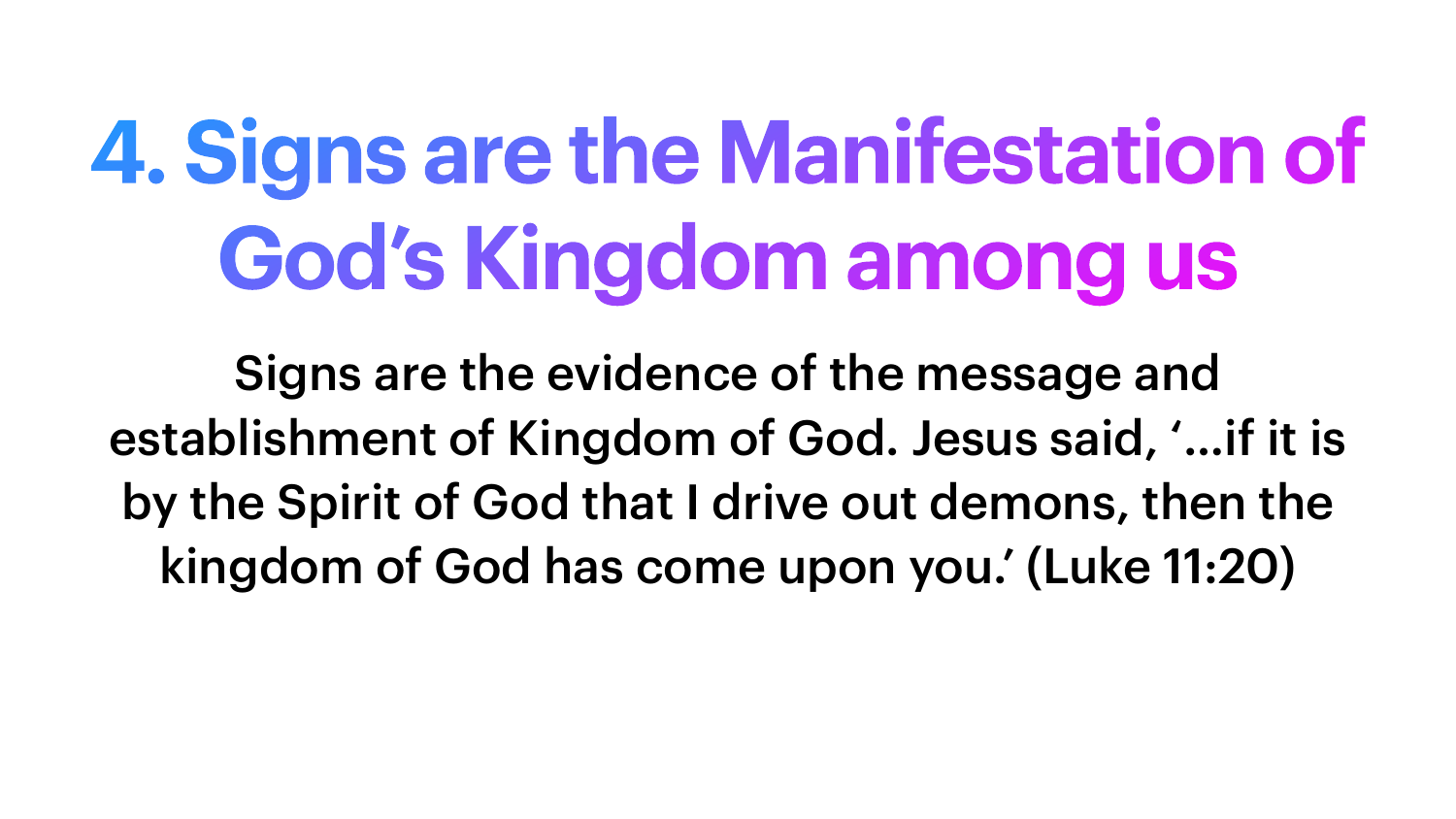### **5. Result in People Believing in Jesus**

'Jesus performed many other signs… But these are written that you may believe that Jesus is the Messiah, the Son of God, and that by believing you may have life in his name.' (John 20:30-31)

John records many instances in his Gospel of people believing in Jesus after He performed a sign or miracle. (John 2:11, 2:23; 4:39, 4:53)

In Acts, peoples believed after signs and miracles were performed. (Acts 9:42)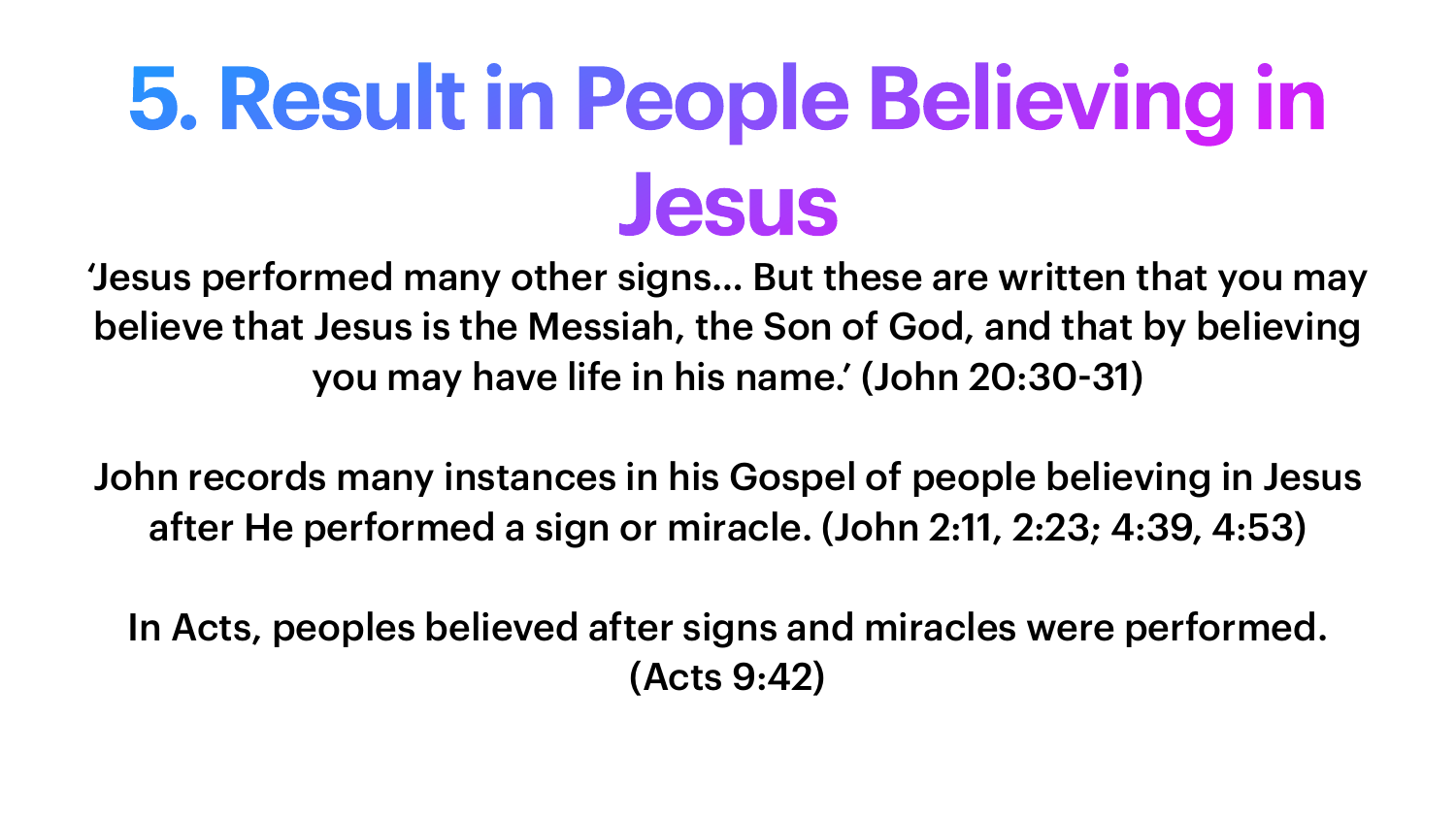#### **Unleash Gods' Miracles:**

Discover the Secret...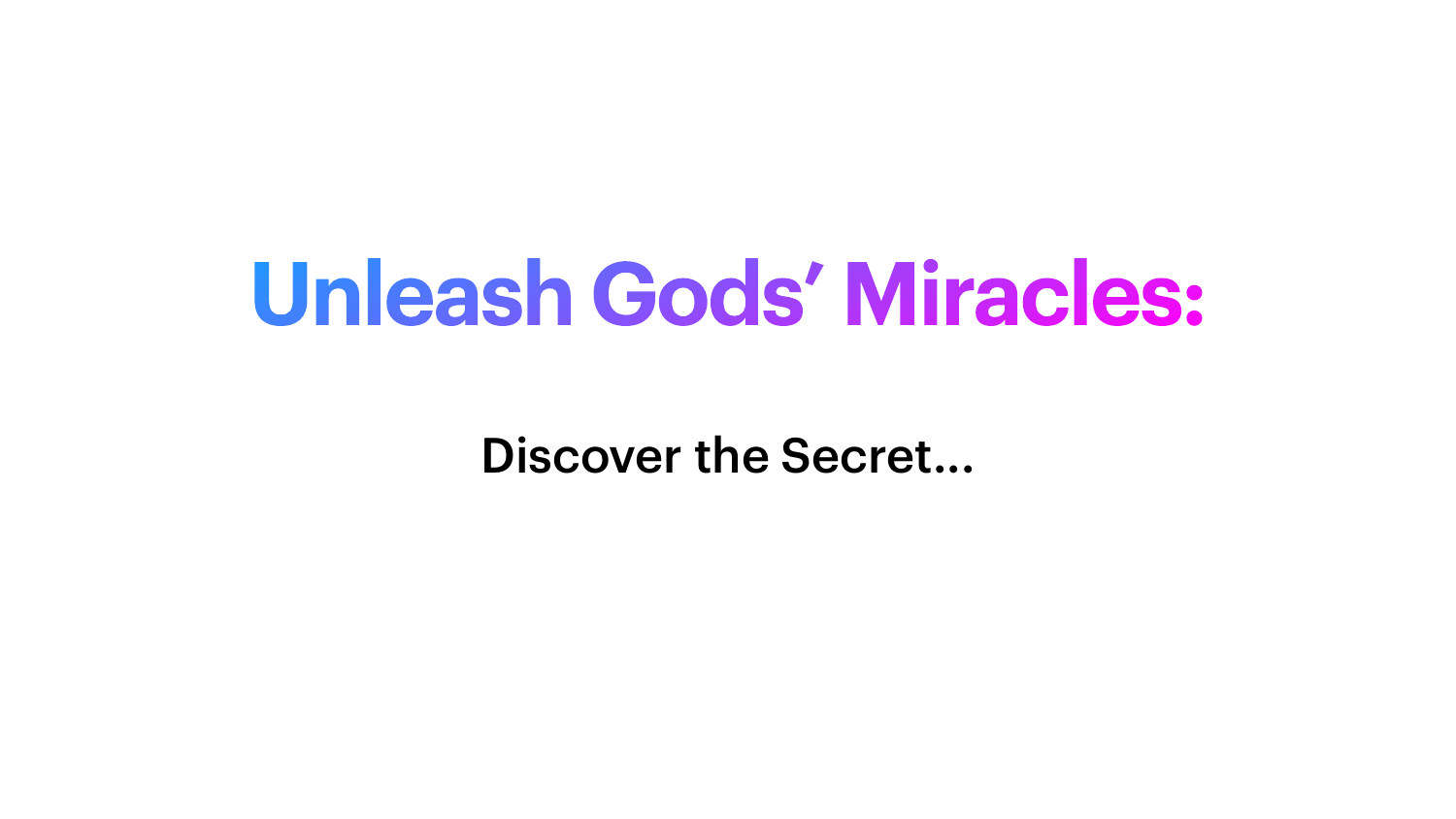## **The first secret is to have faith in God--**

to understand that in God all things are possible. In God, there is no suffering, no sorrow, no defeat, and no want. Without faith in God it is impossible to see the wonders of God.

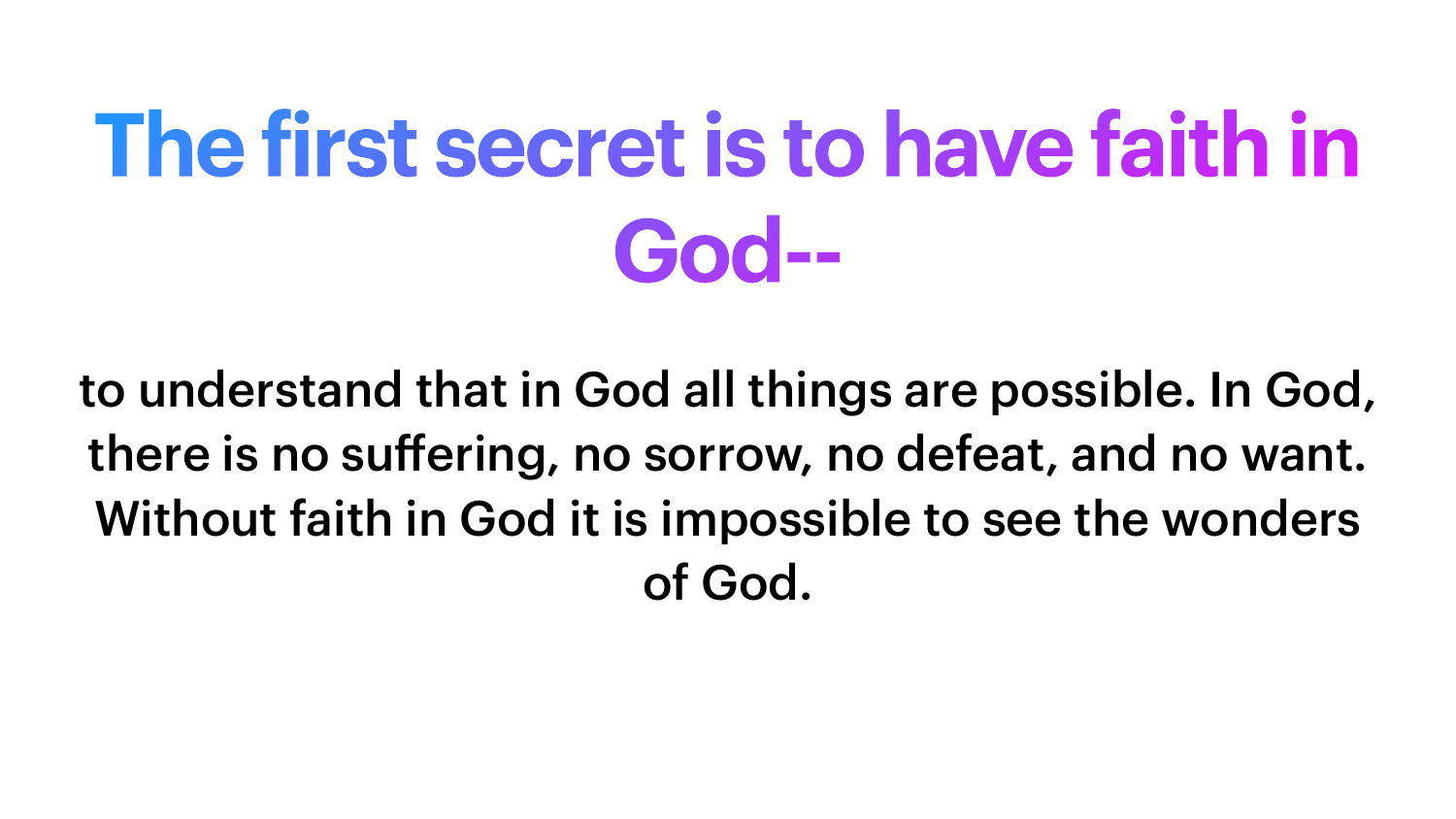#### **The second secret is to recognize that God has total authority over everything in this world--**

Authority over devils, angels, circumstances, and all of the physical world (see John 14:12). When you stand in His presence, you are standing in the presence of the One who can fix anything. All He has to do is speak the word.

#### John 14:12 NKJV



[12] "Most assuredly, I say to you, he who believes in Me, the works that I do he will do also; and greater works than these he will do, because I go to My Father.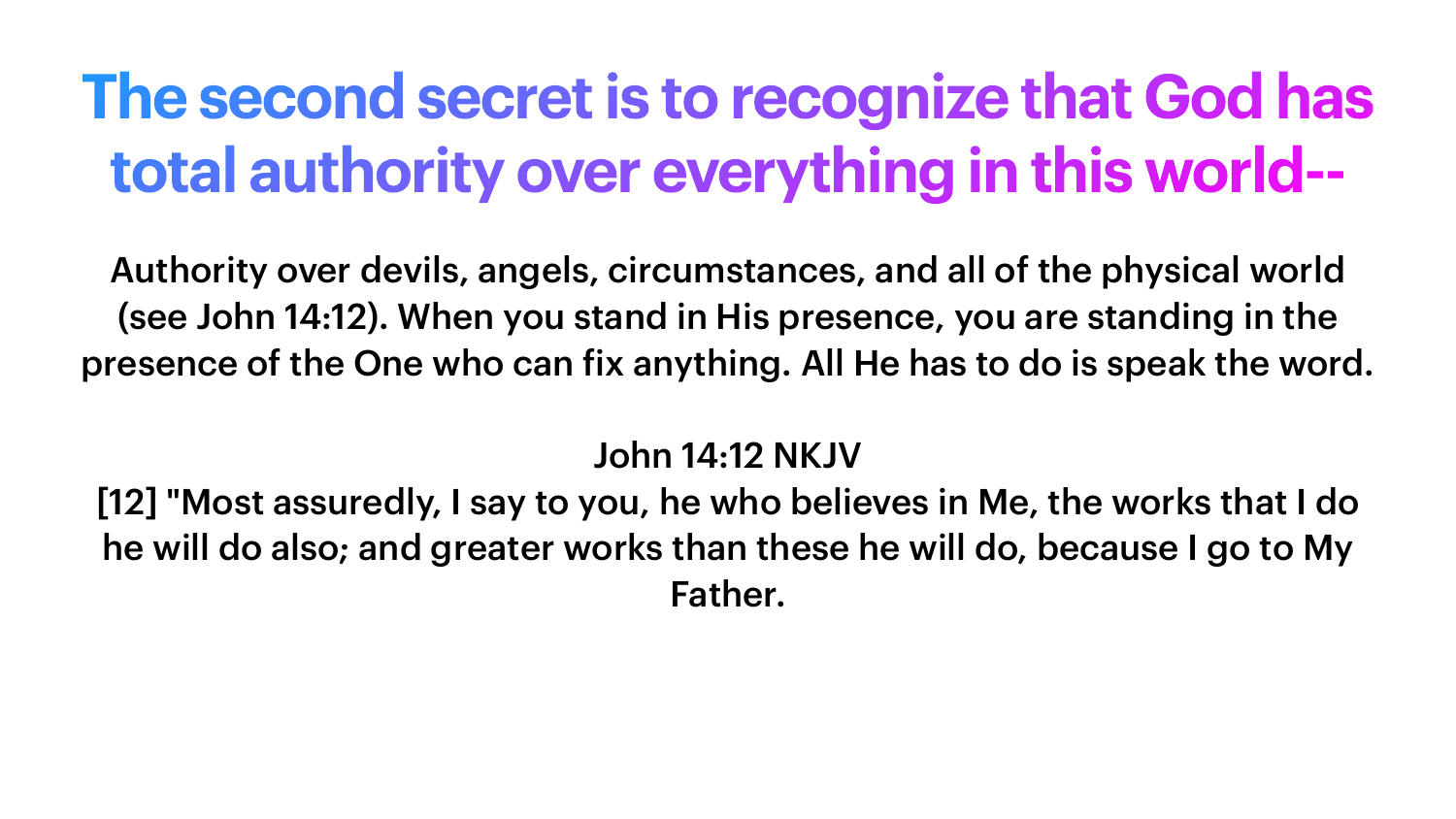# **The third secret is to learn God's will in any given moment**

- -
- -
- 

As you commune with Him and spend time with Him, you will discover what His intention is. Then agree and submit to it.

Psalm 85:8 NKJV

[8] I will hear what God the LORD will speak, For He will speak peace To His people and to His saints; But let them not turn back to folly.

Hebrews 12:25 NKJV

[25] See that you do not refuse Him who speaks. For if they did not escape who refused Him who spoke on earth, much more shall we not escape if we turn away from Him who speaks from heaven,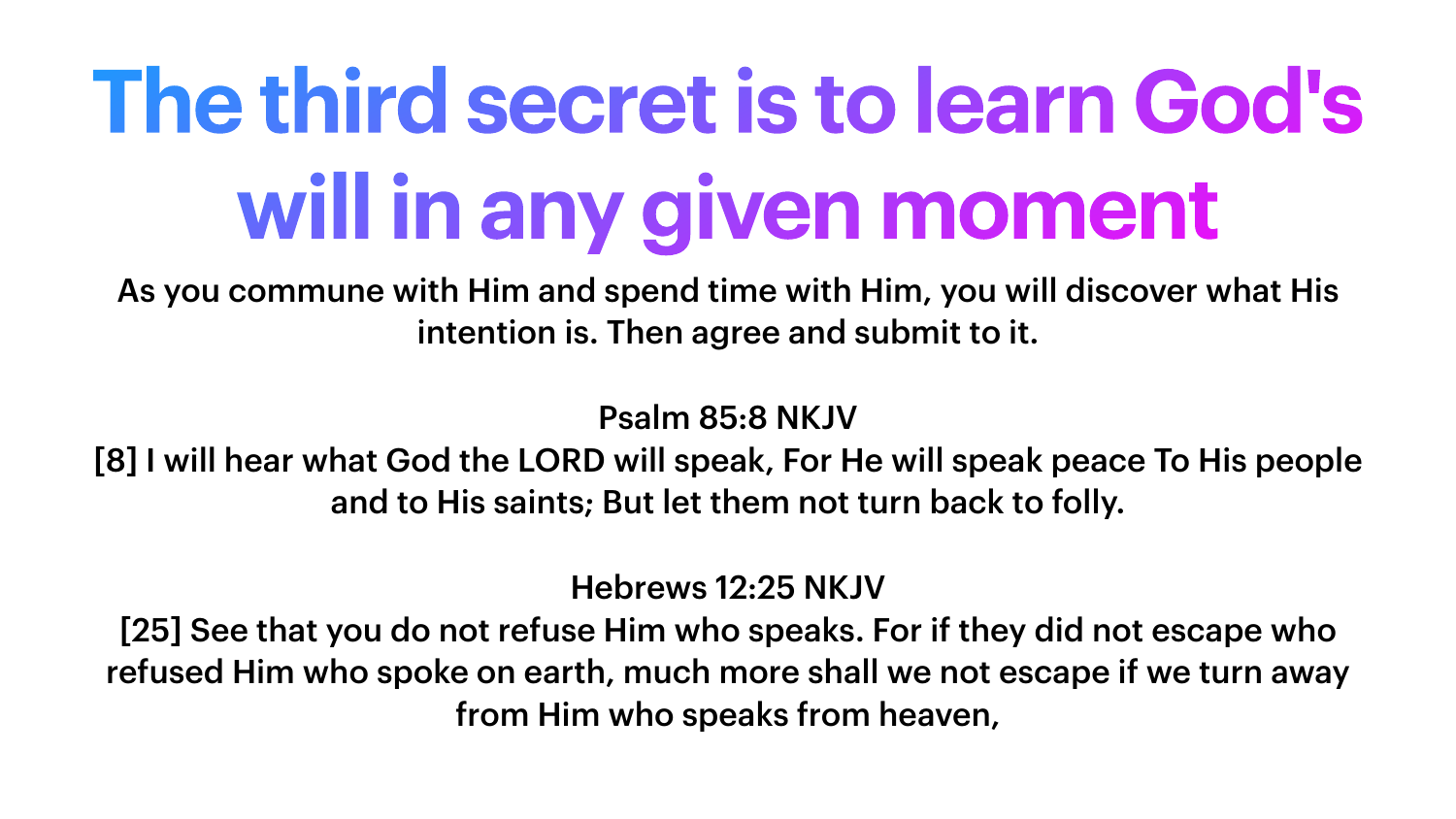# **The fourth secret is to disregard your own inability.**

Don't consider that the task being assigned to you seems impossible. Don't think only about your own inabilities, or your previous failures; rather grow strong in faith, giving glory to God.

Isaiah 65:24 NKJV [24] "It shall come to pass That before they call, I will answer; And while they are still speaking, I will hear.

Jeremiah 32:27 NKJV [27] "Behold, I am the LORD, the God of all flesh. Is there anything too hard for Me?